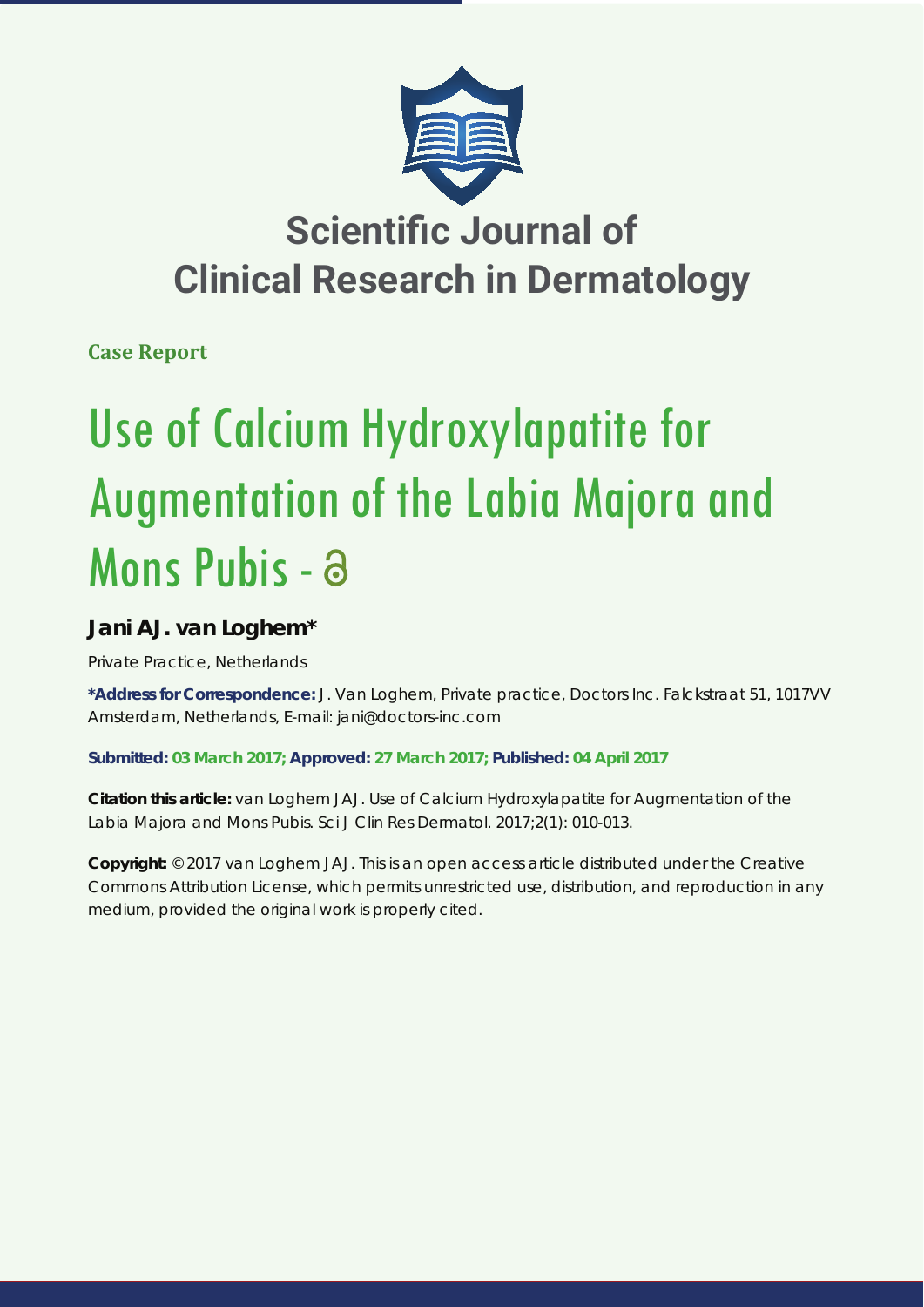#### **ABSTRACT**

**Introduction:** Labia minora that protrude past the labia majora are aesthetically unsatisfactory to some women. Patient preference is for minimally invasive procedures with little or no downtime and minimal scarring. Fat grafts and crosslinked hyaluronic acid have been used to treat the labia majora and mons pubis for aesthetic improvement of the external female genitalia. Here, the author describes a simple and effective technique for addressing hypotrophic labia majora by injecting diluted Calcium Hydroxylapatite (CaHA).

**Case Presentation:** A 22-year-old post-labiaplasty patient with a protruding clitoral hood was treated with 6 ml diluted CaHA in two treatment sessions with a time interval of 6 weeks using non-traumatic cannulas. At 3 months a significant improvement in the appearance of the external genitalia was observed. No serious side effects were noted and results lasted beyond 12 months.

**Discussion:** The rationale for using CaHA is twofold: CaHA-induced neocollagenesis improves skin laxity and the product's volumizing capacity corrects volume deficiency. Knowledge of local anatomy is crucial to avoid complications.

**Conclusion:** The use of CaHA can be a valuable, well-tolerated and long-lasting addition to available treatments for the aesthetic improvement of the female genitalia. Further studies are necessary to evaluate long-term safety and efficacy in larger cohorts.

#### **INTRODUCTION**

Female sexual enhancement is defined as anything that enhances a woman's sexuality, and includes any procedure that improves a woman's sexual self-image. With explicit images in magazines and videos, as well as apparel, the female genitalia is much more on display. As a result, some modern women may be self-conscious of the appearance of their external genitalia and seek medical procedures to improve them [1].

Labia minora that protrude past the labia majora can be regarded as aesthetically and functionally unsatisfactory and may lead some women to undergo surgical reduction of the labia minora [2,3]. Surgical procedures give patients the option to modify, enhance, or improve the appearance of their external genitalia. However, surgery of the labia majora has been found to be complicated by bleeding and considerable down time [4]. Patients nowadays are more demanding and generally prefer less invasive procedures with minimal or no downtime and minimal scarring, as is evident from 2015 statistics from The American Society for Aesthetic Plastic Surgery (ASAPS). They reported a total of 8,745 labiaplasty procedures performed in 2015, with a dramatic increase (more than 15%) compared to the previous year [5].

During the aging process, the labia majora lose volume and the skin becomes laxer and starts to show wrinkles. Fat grafts have been utilized in plastic surgery for both reconstructive and aesthetic labia majora procedures [2], but more recently, minimally-invasive crosslinked hyaluronic acid has been used to treat the labia majora and mons pubis for aesthetic improvement of the external female genitalia [6]. Dermal fillers have a broad range of use in dermatology and aesthetic medicine including facial rejuvenation and volume restoration, the correction of wrinkles, facial defects, acne scars, and for lipodystrophy, including HIV-associated lipoatrophy. They can be easily injected under the skin in a minimally-invasive fashion and dermatologists, plastic surgeons and other aesthetic practitioners are familiar with the use of fillers for the above indications.

In the Netherlands, calcium hydroxylapatite dermal filler (CaHA; Radiesse', Merz North America, Inc., Raleigh, NC, USA) is approved for soft tissue augmentation, but there is currently no published literature describing the use of CaHA for general enhancement of the labia majora and mons pubis.

In this article, the author describes a simple and effective technique for addressing hypotrophic labia majora by injecting diluted CaHA with a non-traumatic cannula. CaHA was chosen for this procedure because it has demonstrated long-lasting aesthetic effects [7], stimulates neocollagenesis [8], and has the ideal viscosity for precise sculpting [9].

#### **CASE PRESENTATION**

A 22-year old caucasian woman presented with hypotrophic labia majora and a protruding clitoral hood. In an effort to improve the appearance of her external genitalia, she had previously undergone surgical reduction of the labia minora. Post-operatively, she still complained of an aesthetically unpleasing protrusion of her clitoral hood (Figure 1). On inspection, her labia majora were identified as hypotrophic and thus candidates for volumizing treatment with CaHA subdermal injections. The CaHA (3.0 ml syringe) was mixed with 0.6 ml of 2% lidocaine before injection according to the FDAapproved protocol [10], which includes a minimum of 10 passes back and forth to ensure homogenous mixing. A 7 cm, 22G cannula (TSK Labs) was used for subdermal infiltration of the CaHA. Before injection, the entry points for the cannula were marked 1 cm above the superior border of both labia majora and a local anesthetic (0.1 ml lidocaine 1% with adrenalin 1:200.000) was injected at the entry points for anesthesia and hemostasis. A 21G needle was used to make an opening through the skin and the 22G cannula was introduced through this aperture. Using a retrograde fanning technique, the CaHA was evenly distributed along both labia majora (1.5 ml each side) at the junction of the dermal-subdermal plane (Figure 1). To ensure correct injection depth, the skin was stretched in the direction of the cannula, while the flexibility of the cannula was used to point the tip towards the dermis while advancing. A rolling technique, where the syringe was rolled between thumb and index finger, was used to overcome any resistance to the trajectory of the cannula. The patient reported no discomfort during the procedure. After injection, the CaHA was manipulated to ensure homogenous distribution in the labia majora.

Immediately post-treatment the clitoral hood appeared significantly less protruding. There was no ecchymosis, but posttreatment swelling was observed, comparable to the swelling occurring after facial, neck or hand treatment with CaHA (Figure 2). The patient reported that the swelling lasted for approximately 1 day and that there was a gradual reduction in stiffness of the labia during the 6 weeks to the follow-up visit.

At the 6-week follow-up visit, a further 3.0 ml syringe of CaHA (mixed with lidocaine) was used to aesthetically improve the mons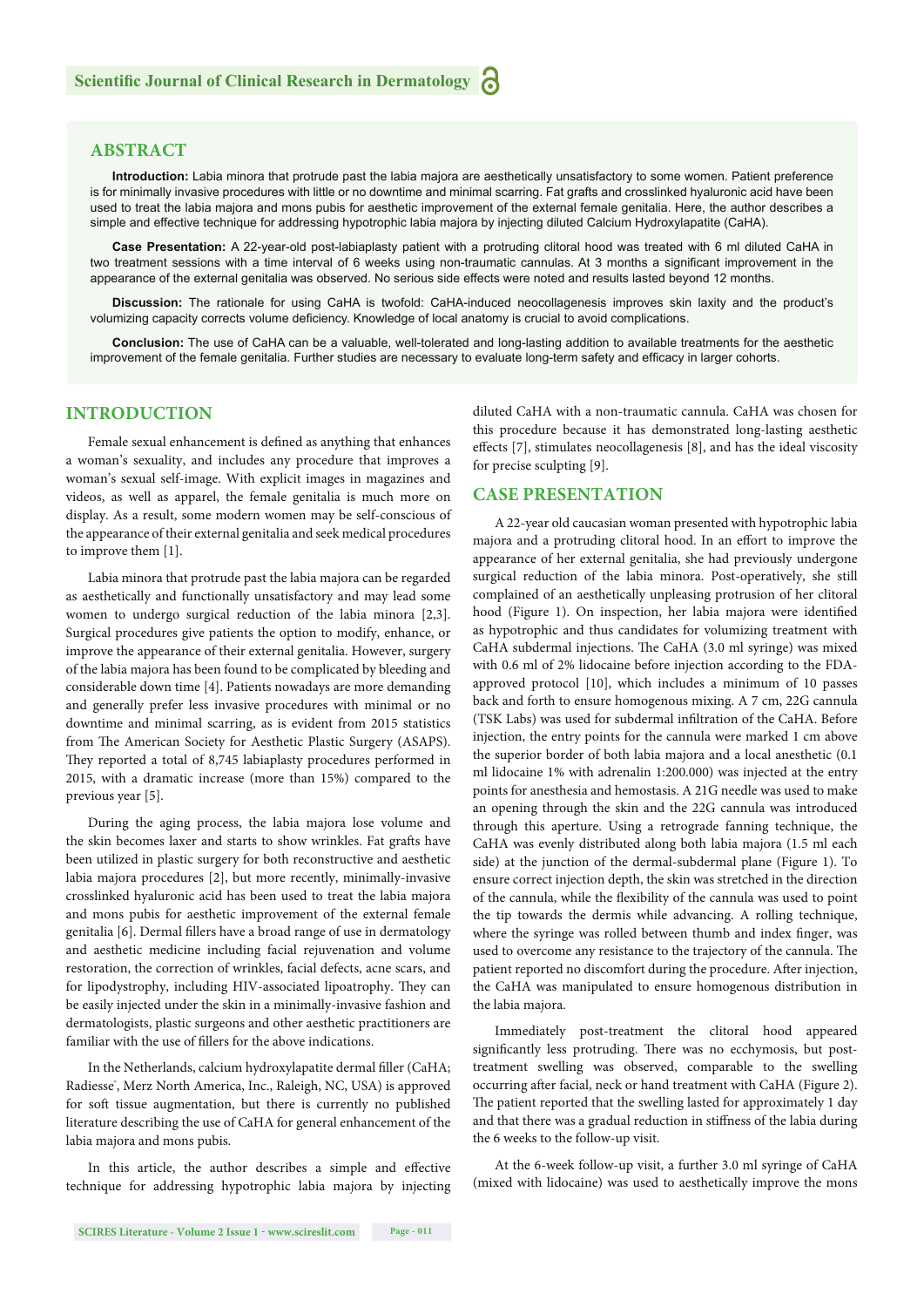

pubis, in partic ular, the area directly superior to the clitoral hood to further hide the clitoral hood. An entrance point was selected in the midline approximately 2 cm inferior to the skin fold and pubic hairline. Using the same fanning technique, the area of the mons pubis and the superior part of the labia majora were treated (Figure 3).

Three months after the first treatment, the patient returned for a second follow-up visit. A significant improvement was observed and no further treatment was necessary. The stiffness in her labia majora had resolved. (see final before and after images in Figure 4).

#### **DISCUSSION**

As patients become more aware of the possibilities of aesthetic genital improvements using medical interventions, the demand for safe procedures with low downtime increases. Labia majora and mons pubis presentations that are unpleasing to a woman aesthetically may be the result of either congenital or age-related hypotrophy of adipose tissue and of skin laxity in these areas. CaHA is versatile filler that can correct both issues simultaneously: the CaHA-induced neocollagenesis improving skin laxity, and the gel correcting volume deficiency. The long duration of effect also makes CaHA a good choice for this indication. The product used in this study, Radiesse, consists of two components. The active component is synthetic calcium hydroxylapatite spheres of 25-45 μm in diameter (30% volume) suspended in a carboxymethyl cellulose (CMC) gel carrier (70%). After injection, the gel resorbs in approximately 3 months while the CaHA spheres attract and stimulate fibroblasts to produce collagen and elastin fibers. The volume of the resorbed gel is gradually replaced by newly-produced collagen fibers, resulting in a 1:1 correction when using the pure product without dilution [11,12]. In the current study, CaHA was diluted with lidocaine and therefore some reduction in the final result was expected after the lidocaine had diffused from the injection site.

CaHA provides a long-lasting effect of approximately 12 months, which is longer than most Hyaluronic Acid (HA) fillers, but shorter than lipofilling which can be permanent. As CaHA is a biostimulatory product, the result is dependent on the reaction of the patient's fibroblasts. In a post-menopausal women a lower level of neocollagenesis would be expected and therefore, predictability may be reduced in older age groups. Even though an advantage of HA fillers is that their effects can be reversed with hyaluronidase, two studies show that there are also successful methods of effectively treating inadvertent nodules after CaHA injection [13,14].

The volumizing technique described here in which non-traumatic

cannulas are used to treat the labia majora and the mons pubis is the same as that used in facial treatments. Anatomically the mons and labiae are relatively safe areas for treatment with non-traumatic cannulas, as long as the cannula is not forced into a superficially running artery. The vulva is supplied by the anterior labial arteries, branches of the external pudendal arteries, posterior labial arteries, and branches of the internal pudendal arteries. An adequate knowledge of their localization is fundamental to avoid inadvertent intraluminal infiltration with potentially severe complications (vascular occlusion, embolization) [15].

Other possible complications include those related to the product. However, as CaHA has the same molecular structure as the human mineral found in bone and teeth, the chance of foreign body granuloma formation is extremely low compared with HA fillers, whose molecules have been crosslinked to improve longevity [16]. For a rejuvenating effect on skin quality of the labia majora, chemical peels or lasers may be alternatives to CaHA and an additional aesthetic improvement in terms of pigmentation reduction may be observed that cannot be achieved with CaHA or HA injection. Lipofilling has also been shown to have positive effects on skin quality, probably



**Figure 2:** Typical swelling immediately post treatment.



Figure 3: 6 weeks after the first treatment. Schematic drawing of the fanning technique used in the second treatment. An entrance point approximately 2 cm inferior of the pubic hairline / skin fold of the mons pubis was selected for a retrograde fanning technique with a 7 cm 22G cannula. 1,5 ml of CaHA was used on each side.



**Figure 4:** Before and 3 months post treatment with 6 ml of CaHA.